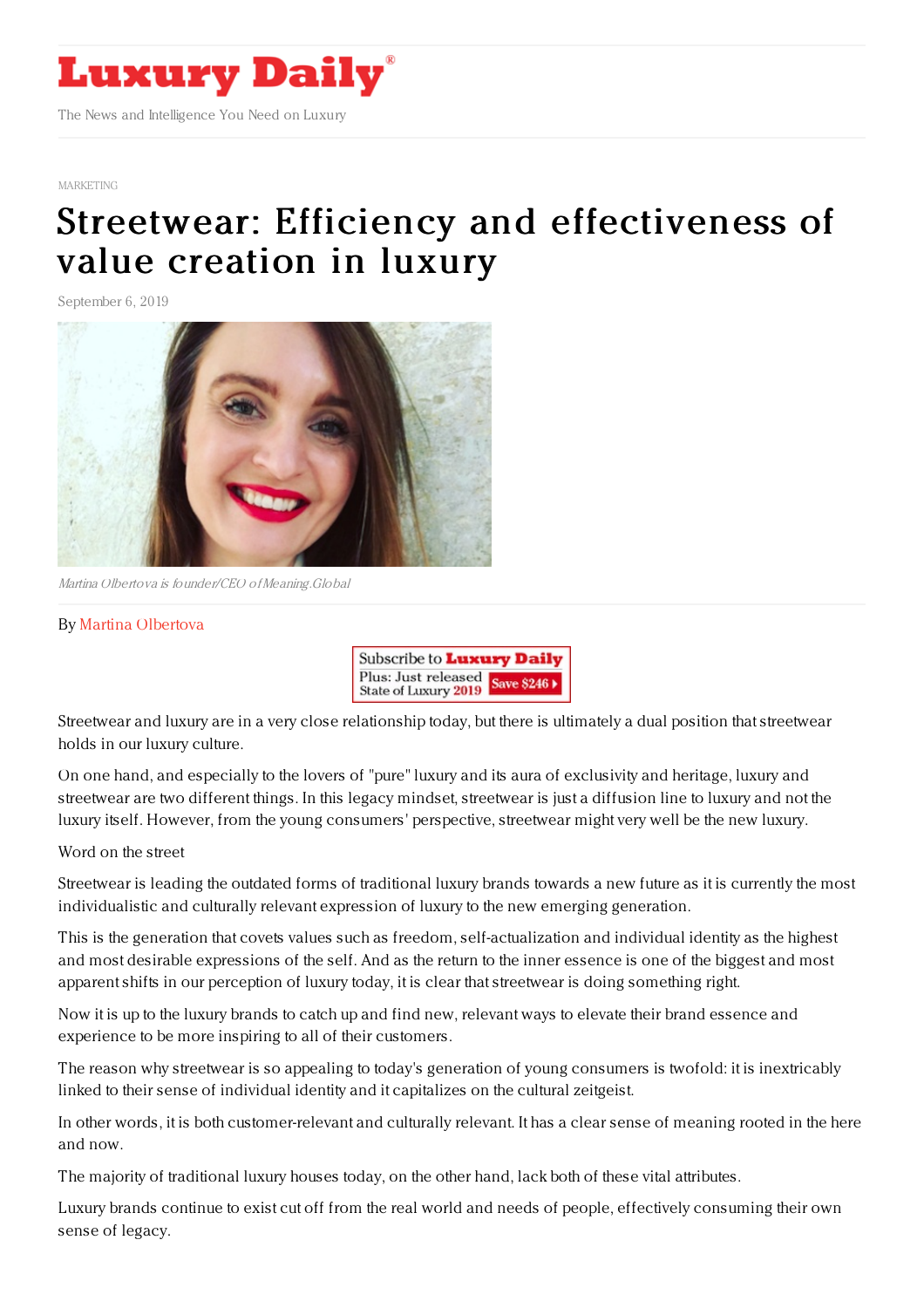Traditional luxury today fails to offer new culturally relevant expressions. It borrows symbolic and cultural codes from streetwear in a desperate effort to appear cool, current and on-trend.

But the goal of luxury brands should not be to chase the latest trend but to create products and experiences of timeless and superior value that will, in turn, help the luxury brand continually elevate its symbolic expression and unique essence.

If being an authentic self is the new highest form of luxury in the world that is constantly changing, then luxury brands should strive to help us connect back to ourselves, to our own essence and to the lasting values that matter to us.

The core problem here is not actually about streetwear at all, it is about what streetwear represents to the luxury brands that is of issue. This means that the solution to future relevance and profitability of luxury brands is not about mimicking streetwear, but in developing a new culturally relevant expression of luxury, just like streetwear is culturally relevant to young people today.

Inevitably, streetwear will not kill the luxury market, but the luxury market will kill itself if it starts operating and behaving like streetwear.

## Luxury brands, eyes off of the competition

As the idea of see-now, buy-now is spreading fast, it is visible that the focus on utility and democratized access is coming to the forefront of the luxury conversation to keep luxury brands competitive. This is somewhat unfortunate as the focus should be the exact opposite.

Instead of other market sectors aiming to emulate luxury and provide more value to their customers to differentiate their offerings and make them more distinctive, now the market is pushing luxury the only remaining beacon of long-term value creation to become more like utility brands: consumed with trends, short production cycles and fast consumption ending up buried in meaninglessness.

Luxury brands are value creators, not passive bystanders. They should not follow high street trends and be defined by their external circumstances. They should adapt to this new redefined world and lead from their unique essence to add *more* value. They should aspire to be more like streetwear in their understanding of what their diverse customers desire today: their need for individuation and unique identity, crafting authentic experience and understanding the underlying streams of culture.

Luxury brands should aspire to create a new more competitive model to deliver an uplifting value to their customers. They should use streetwear as an inspiration to boost their relevance, not to replicate the success of streetwear via imitation.

Continuing down this path of imitation will lead luxury brands to cannibalize their own symbolic potential and flatten out both their differentiation and distinctiveness which are so incredibly important for luxury brands in building their equity.

## Effectiveness over efficiency

The value creation model in luxury today is broken because brands cannot sacrifice their long-term value for shortterm gains and call it growth. This is an illusion of growth that leads to a steady demise and exploitation of future resources to fuel our ever-increasing demands in the now.

It is funny how much we are focused on maximizing profit today, yet we do not seem to understand that the most sustainable and optimal way of making this short-term profit is by generating long-term value.

Doing the opposite is a good way to a burnout and erosion of value, not the creation of it. You cannot optimize your way into value creation. It requires an opposite dynamic and a set of values.

The job of luxury is not to cut costs and optimize. It is to create and inflate its symbolic value and make people feel better about themselves.

Effectiveness and efficiency are two vastly different concepts.

Efficiency is all about minimizing costs to deliver the existing value and find new cost-effective channels to optimize this value to achieve the same or similar results.

Effectiveness is about creating new value by maximizing resources. It is the language of creative expansion: it is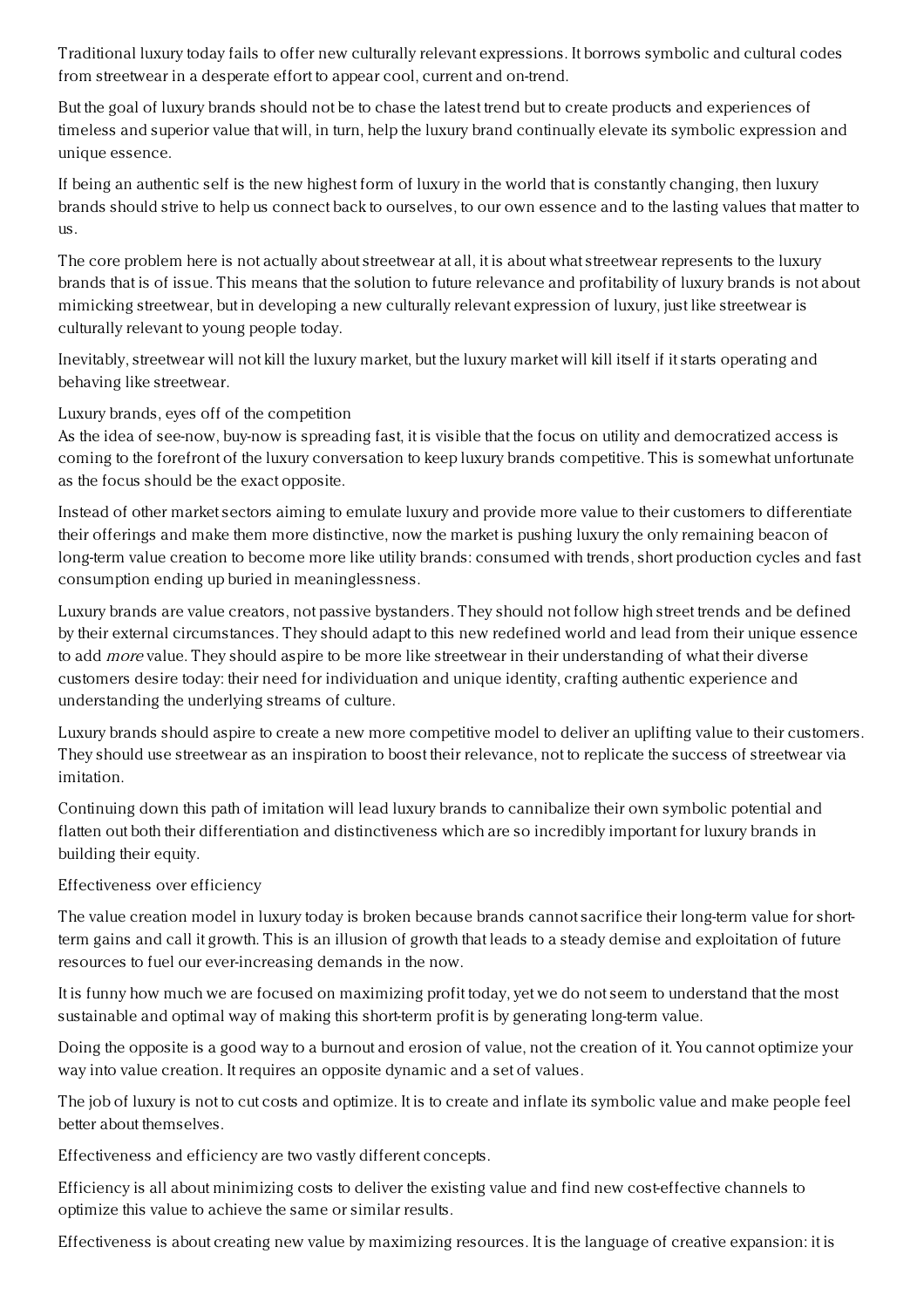about imagination, creativity and ingenuity and human capacity to create new value and deliver it in unexpected ways to maximise results.

If you are a value creator, your strategy is opposite to that of the high street model. It is not about efficiency, it is about effectiveness. You first have to create value to deliver value and get results. It is the other way around.

As a luxury brand, you need to look forward and project your inner value towards the future, not look back in the rear-view mirror towards the past, as the past no longer exists.

Luxury brands need to revisit their past and not to rest on their laurels, but move forward.

Find out who you are and what you care about as a brand and why it matters to people, and embody these values through the means that resonate in the 21st century.

Claim your essence boldly, tailor it to what is culturally relevant to people today and create value that precedes you. The rest will be history.

Two streams of value creation: Move up, then move down

To stay competitive, luxury brands need to explore both ends of the value creation spectrum, but in the right order:

First, move up the value chain to create authentic meaning, pay attention to how culture is evolving and what it means to your brand, understand your new role in consumers' lives to create personal and cultural relevance, explore new avenues of inspiration and embody these insights through meaningful and transformative experiences that resonate with people.

Then, move down the value chain towards democratization and focus on the supply chain, learn how to become more competitive and deliver accessible value through relevant channels in the here and now based on understanding your physical context and the patterns of consumption of the new emerging generation of consumers.

You first need to create something of value, then you can focus on how to deliver this value to people who will appreciate it.

Focusing on channels and modes of delivery first by blindly following the streetwear example without having anything new, important or meaningful to say or sell is not a sound strategy.

If luxury brands are too accessible, they are no longer considered luxury.

If they are not accessible or comprehensible enough, they are not seen as relevant.

This means that luxury brands need to adopt a strategy that puts them somewhere in the middle to embody the luxury essence in ways that are seen as relevant today. They need to embrace both cultural relevance, having a strong voice and message, and contextual relevance, using the right channels in the right ways.

Master the game of meaning

When it comes to luxury, technology is only an enabler and catalyst to value, not the value in itself. Luxury is not about technology it is about people.

What industry leaders do not realize sometimes is that our continued focus on data and technology over meaning and people is exactly the reason why we are caught up in this vicious cycle of cost cutting, efficiency and immediate results.

The easiest way to generating short-term results is by creating long-term value for customers. It is the other way around. And who else should lead the way in value creation than luxury brands?

Luxury brands have always been the champions of long-term value, where the idea of longevity has been one of their key pillars to justify the increased price.

Luxury costs more because it *means more*. Not just to us, but also other people. It is a vehicle of social mobility, status signalling, a piece of cultural heritage, an enhancement to our taste, values and identities, the list can go on.

Luxury occupies many different roles and spaces in our society, and that is why we are inclined to pay more for it unless it does not any more.

WHEN BRANDS are at odds with culture, they can lose value even if their legacy stays strong. This affects the luxury